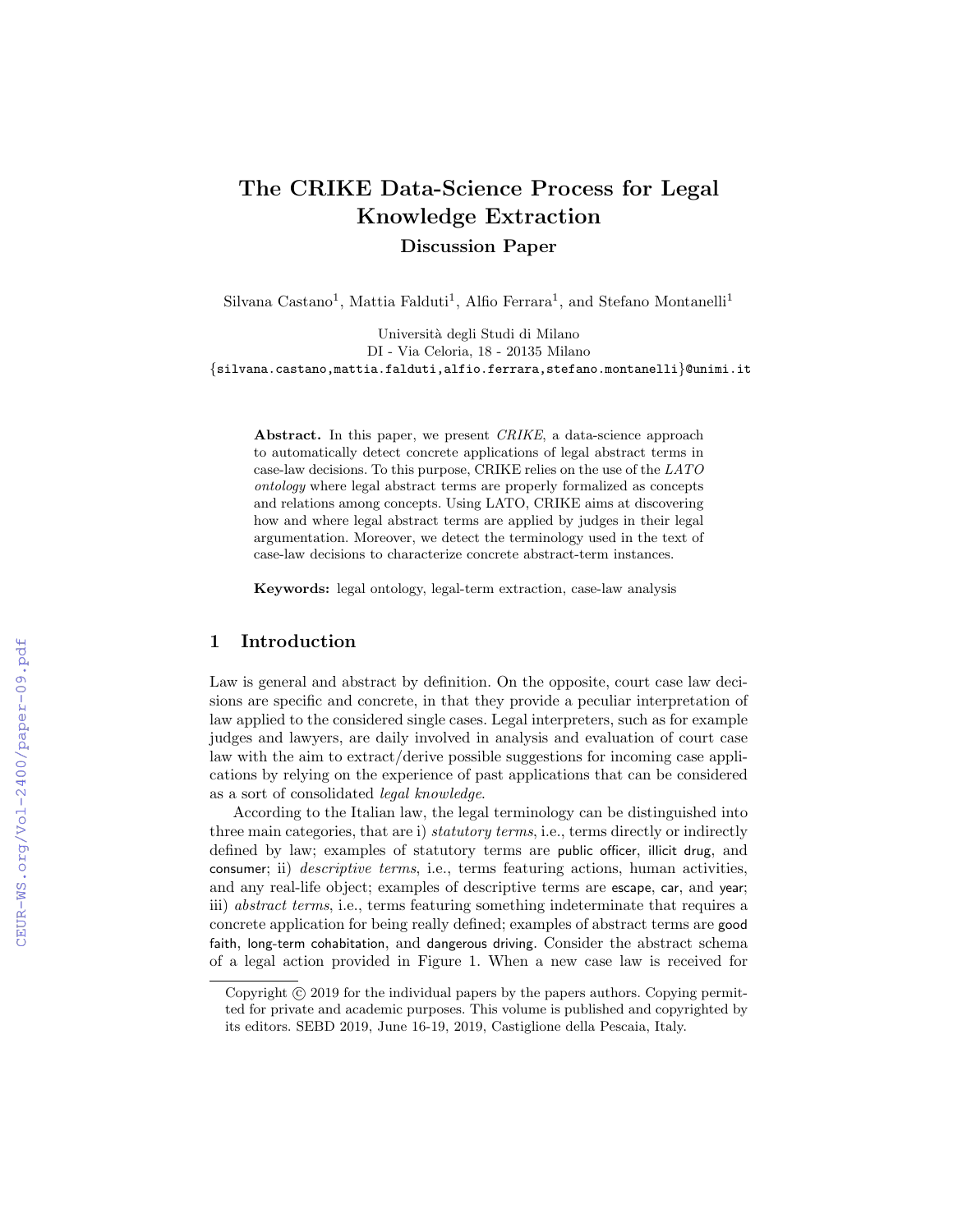

Fig. 1. The abstract schema of a legal action

judgement, the expected evaluation process has to take into account i) the law, for understanding the terms, either statutory, descriptive, or abstract, that can be relevant for the current case, and ii) the history of case-law decisions, for detecting possible relevant interpretations and concrete applications of abstract terms that can be useful to support the decision/verdict to eventually deliver.

In this paper, we present *CRIKE* (CRIme Knowledge Extraction), a datascience approach to detect concrete applications of legal abstract terms in large case-law decisions. To this purpose, CRIKE relies on the use of LATO (Legal Abstract Term Ontology) where legal terms are properly formalized as concepts and relations among concepts. Using LATO, CRIKE aims at discovering how and where legal abstract terms are applied by judges in their legal argumentation.

The paper is organized as follows. In Section 2, the CRIKE approach is introduced. The LATO ontology and the CRIKE techniques for legal knowledge extraction are discussed in Section 3 and 4, respectively. Related work are discussed in Section 5. Concluding remarks are provided in Section 6.

### 2 The CRIKE approach

The CRIKE approach (see Figure 2) is conceived to support extraction of legal knowledge from a (possibly large) dataset of Case-Law Decisions (CLDs) coming from different, official sources, such as for example First Grade and Court of Appeal judgements. CRIKE embeds the LATO ontology where relevant law concepts of a given domain of interest are properly formalized. To enforce knowledge extraction, CRIKE exploits a given dataset of CLDs in input by adopting a conventional data-science process where each CLD is indexed and stored in a digital format. In particular, the CLDs of our dataset are acquired from the Court and the Court of Appeal of Milan and they are usually provided in image format with highly heterogeneous quality. The indexing and storage activity exploits data cleaning and tokenization techniques to obtain a pure textual version of each CLD as well as a focused set of metadata. By exploiting the indexed CLDs metadata, knowledge extraction is enforced with the aim at classifying a CLD with respect to the LATO ontology knowledge. In particular, extraction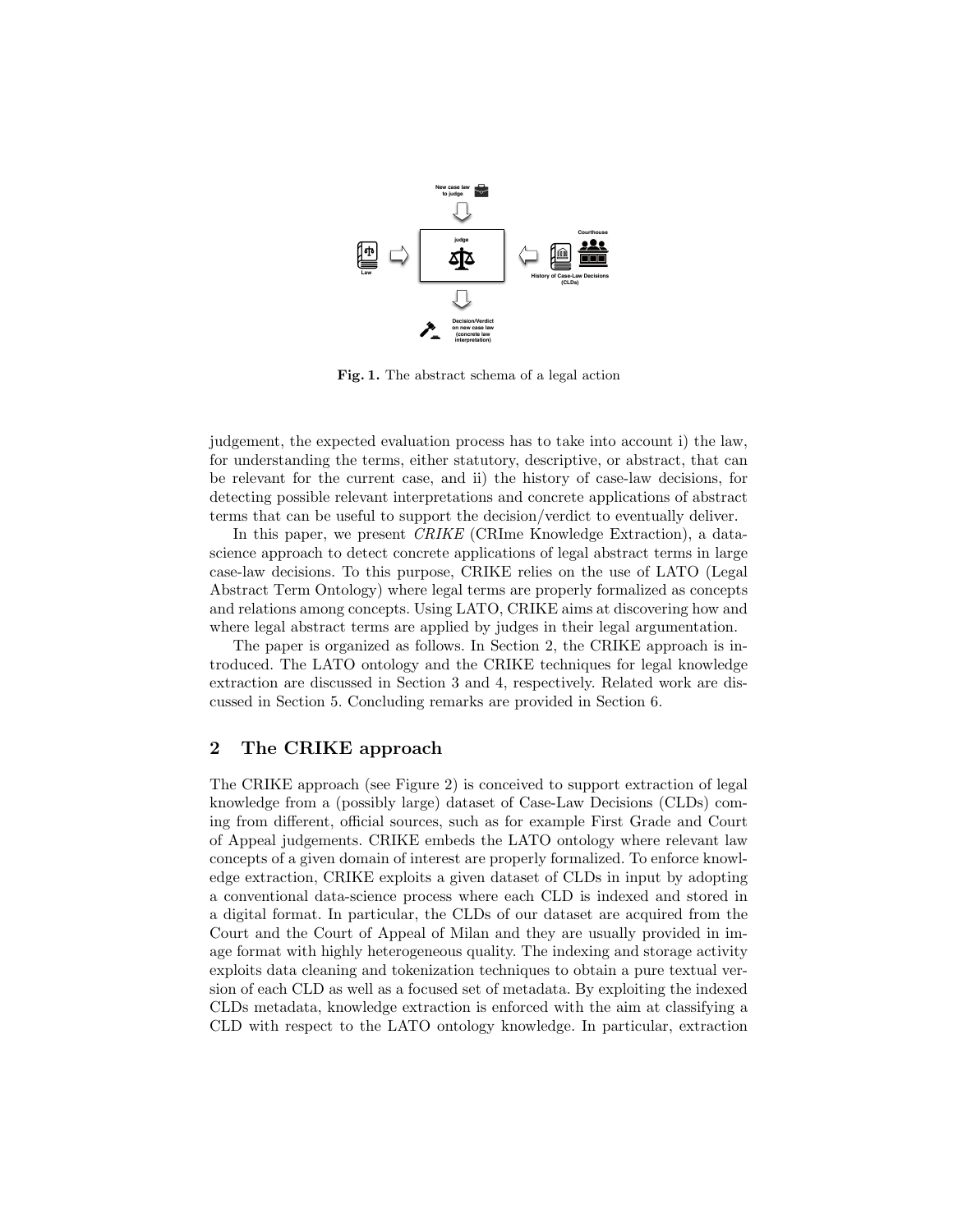

Fig. 2. The CRIKE approach

is focused on detecting the concrete applications of legal abstract terms in the text of the considered CLDs. The crucial idea of CRIKE is that the detection of a given abstract term  $AT$  is not only concerned with the recognition of single terms featuring  $AT$ , but also with the recognition of terms associated with the ancillary concepts related to AT, that we call abstract-term context.

Motivating example. Consider the Italian law about drugs and related drug offenses, as reported in [11]. According to the Italian criminal order, "the Consolidated Law, adopted by Presidential Decree No 309 on 9 October 1990 and subsequently amended, provides the legal framework for trade, treatment and prevention, and prohibition and punishment of illegal activities in the field of drugs and psychoactive substances. Drug use in itself is not mentioned as an offense. [...] The threshold between personal possession and trafficking is determined by the circumstances of the specific case (e.g., the act, possession of tools for packaging, different types of drug possessed, number of doses in excess of average daily use, means of organization). The penalty for supply-related offenses, such as production, sale, transport, distribution or acquisition, depends on the type of drug. However, when the offenses are considered minor because of the means, modalities or circumstances, the terms of imprisonment are lower. Evaluating whether or not the offense is minor should take into account a set of "ancillary" elements such as the mode of action, possible criminal motives, quality and quantity of drug possessed, the character of the offender, conduct during or subsequent to the offense, and the family and social conditions of the offender". The notion of minor offense is an example of abstract term in the above law quotation. A precise definition of circumstances and related threshold quantities to associate with the notion of minor offense is not available/possible in the (abstract) law. Given a specific criminal charge of drug possession, the final decision/verdict is based on the specific interpretation of the abstract term "minor offense" where the specific circumstances and quantities of the considered case represent a concrete application of the corresponding abstract term.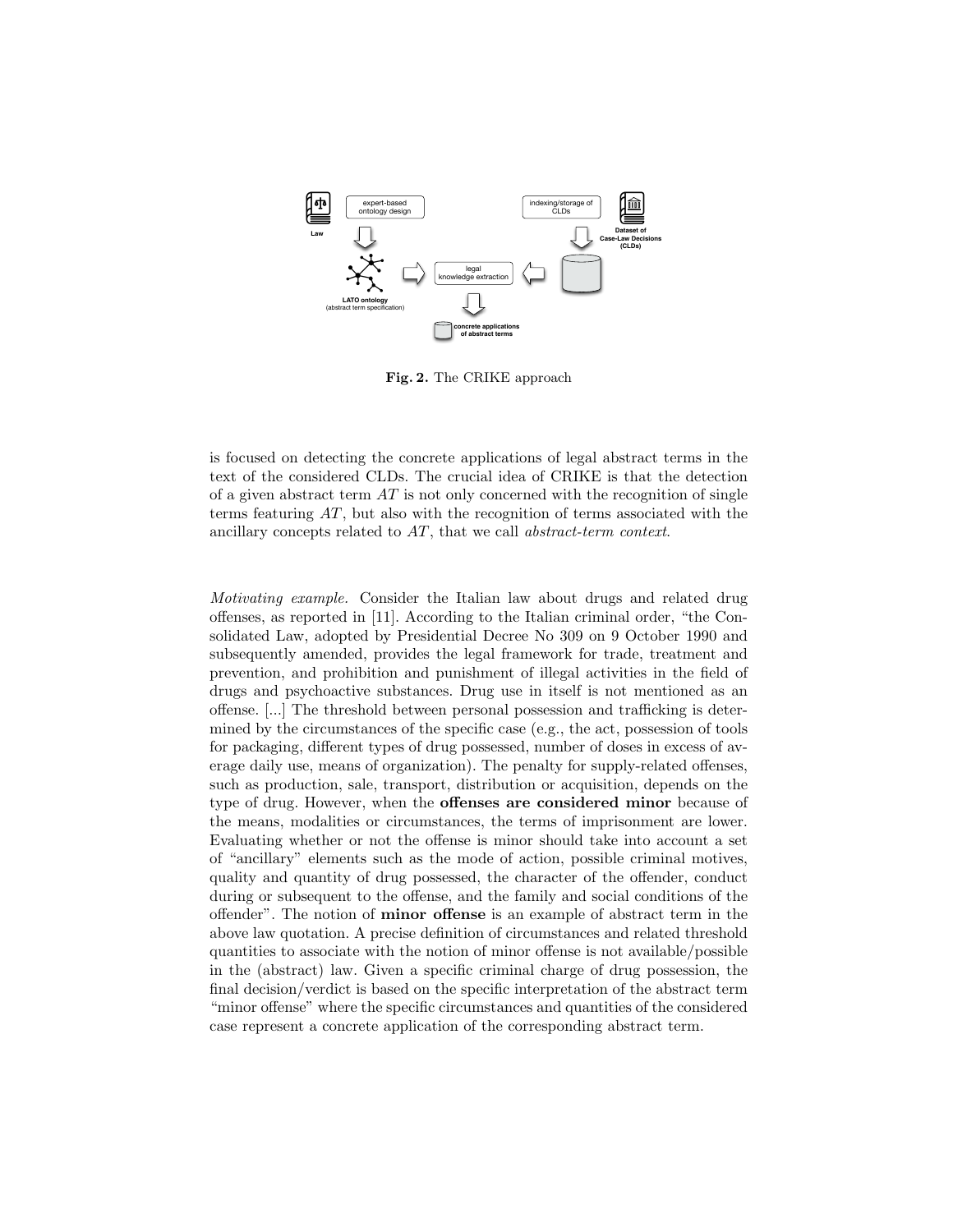### 3 Legal knowledge representation

To formalize the knowledge related to abstract terms and their interpretation, we introduce LATO in CRIKE. LATO is a legal ontology where relevant law terms to exploit knowledge extraction in CLDs are defined; it contains concepts to represent general law terms, either abstract, statutory and descriptive terms.

LATO is manually defined by domain experts and implemented according to the SKOS formalism. In particular, the concept hierarchy is based on a root concept Term with three main subconcepts, namely AbstractTerm, DescriptiveTerm, and Statutory Term (see Figure  $3(a)$ ). In addition to general law terms, the LATO ontology contains concepts that represent the Italian legislative structure, such as for example the concepts Law, LawArticle, and LawParagraph. Furthermore, the concepts Conviction and Discharge are also specified in LATO to represent the possible Court decisions (i.e., the verdict) of a given case law. In particular, the concept Conviction denotes a verdict in which the Court judges the defendant guilty, while the concept Discharge denotes a verdict in which the facts have a penalty relevance, but no punishment is finally delivered. Finally, the concepts Quantity and UnitOfMeasure are defined in LATO for allowing to represent the quantitative estimation of substances that can appear in legal documents.

AbstractTerm is the core concept of the LATO ontology since it represents the target of the knowledge extraction functionalities of CRIKE. The related construct of SKOS is exploited to enrich the specification of an abstract term AT by formalizing the ontology relationships between  $AT$  and the other concepts of the LATO ontology composing its context. In particular, given a considered abstract term  $AT$ , related is used to connect  $AT$  to ancillary concepts of LATO representing i) an *objective judgment element OBJ* usually expressed through the connection of  $AT$  with a descriptive/statutory concept; ii) a *subjective quan*titative evaluation SUBJ usually expressed through a relationship between AT and Quantity/UnitOfMeasure concepts; and iii) a *legislative reference LREF* usually denoted with a connection of  $AT$  with a specific law or regulation (i.e., Law, LawArticle, and LawParagraph concepts). According to SKOS, each LATO concept is associated with a preferred label (prefLabel) as well as with one or more alternative labels (altLabel) and hidden labels (hiddenLabel) to enrich the concept definition with a label-set of literal descriptions that is very useful for subsequent knowledge extraction, to capture possible synonyms, acronyms, and abbreviations in the text of CLDs.

*Example.* An example of SKOS definition for the abstract term  $AT =$  MinorOffense is shown in Figure 3(b) according to the Italian drug-trafficking law. MinorOffense is related to the concepts Drug and DrugTraffickingVerb that represent the OBJ relationships since they are subconcepts of StatutoryTerm and DescriptiveTerm, respectively. The relationships with the concepts Quantity and UnitOfMeasure represent the subjective judge evaluations SUBJ. The concepts Par5, Art73, and DPR309/1990 are subconcepts of the LawParagraph, LawArticle, and Law, respec-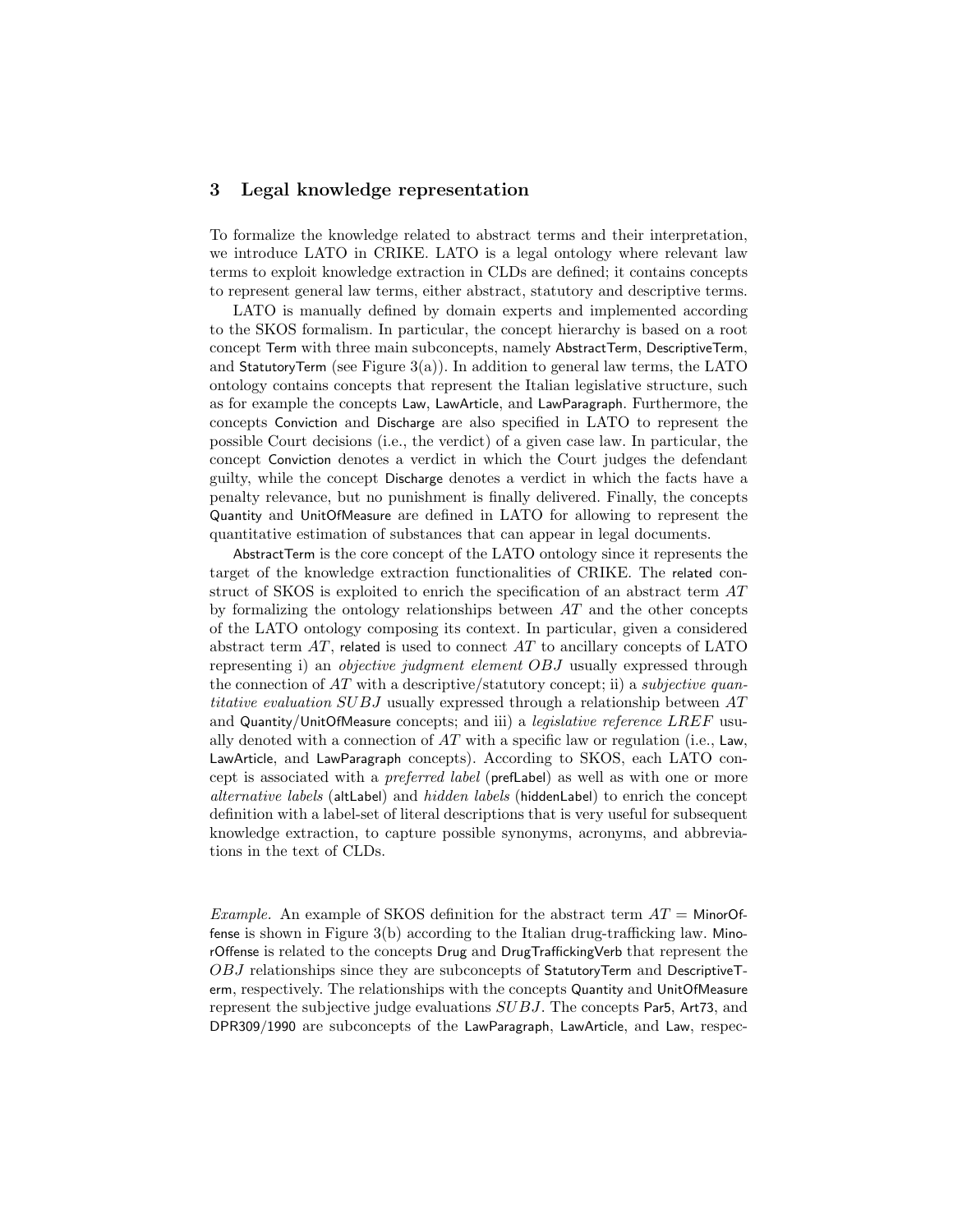

Fig. 3. (a) Excerpt of the LATO concept hierarchy; (b) Example of concept definition for the abstract term MinorOffense

tively, and they express the legal references LREF of MinorOffense in the Italian criminal code where the drug trafficking crime is defined.

### 4 Knowledge extraction in CRIKE

Knowledge extraction in CRIKE is based on the idea to exploit text analysis techniques for detecting the concrete applications of legal abstract terms belonging to LATO throughout the stored/indexed case-law decisions CLDs. To this end, for a given abstract term  $AT$ , we introduce the notion of abstract-term context  $Ctx_{AT}$  containing, besides the AT term, all the concepts of LATO that are ancillary to AT, namely OBJ, SUBJ, or LREF concepts:

$$
Ctx_{AT} = \{C_i \mid r(AT, C_i)\}\
$$

where  $r(AT, C_i)$  denotes a SKOS related relationship between the abstract term  $AT$  and the concept  $C_i$ .

For each concept  $C \in Ctx_{AT}$ , we define the *concept label set*  $L_C$  that contains the whole set of labels, either preferred, alternative, or hidden, associated with C. Furthermore, based on the notion of  $L_C$ , we define the *extended label set*  $\mathcal{L}_C$ where the concept label set of  $C$  is enriched by including the concept label set of the concepts  $C_j$  subsumed by  $C$ :

$$
\mathcal{L}_C = L_C \cup \{ L_{C_j} \mid C_j \subseteq C \}
$$

Consider the goal to detect the concrete applications of a certain abstract term AT in a dataset of case-law decisions CLDs. CRIKE knowledge extraction is enforced by exploiting the extended label sets  $\mathcal{L}_C$  of the concepts in the context  $Ctx_{AT}$ . For each document  $d \in CLDs$ , we define a vector representation  $d$  where each element corresponds to a concept in the context  $Ctx_{AT}$ . The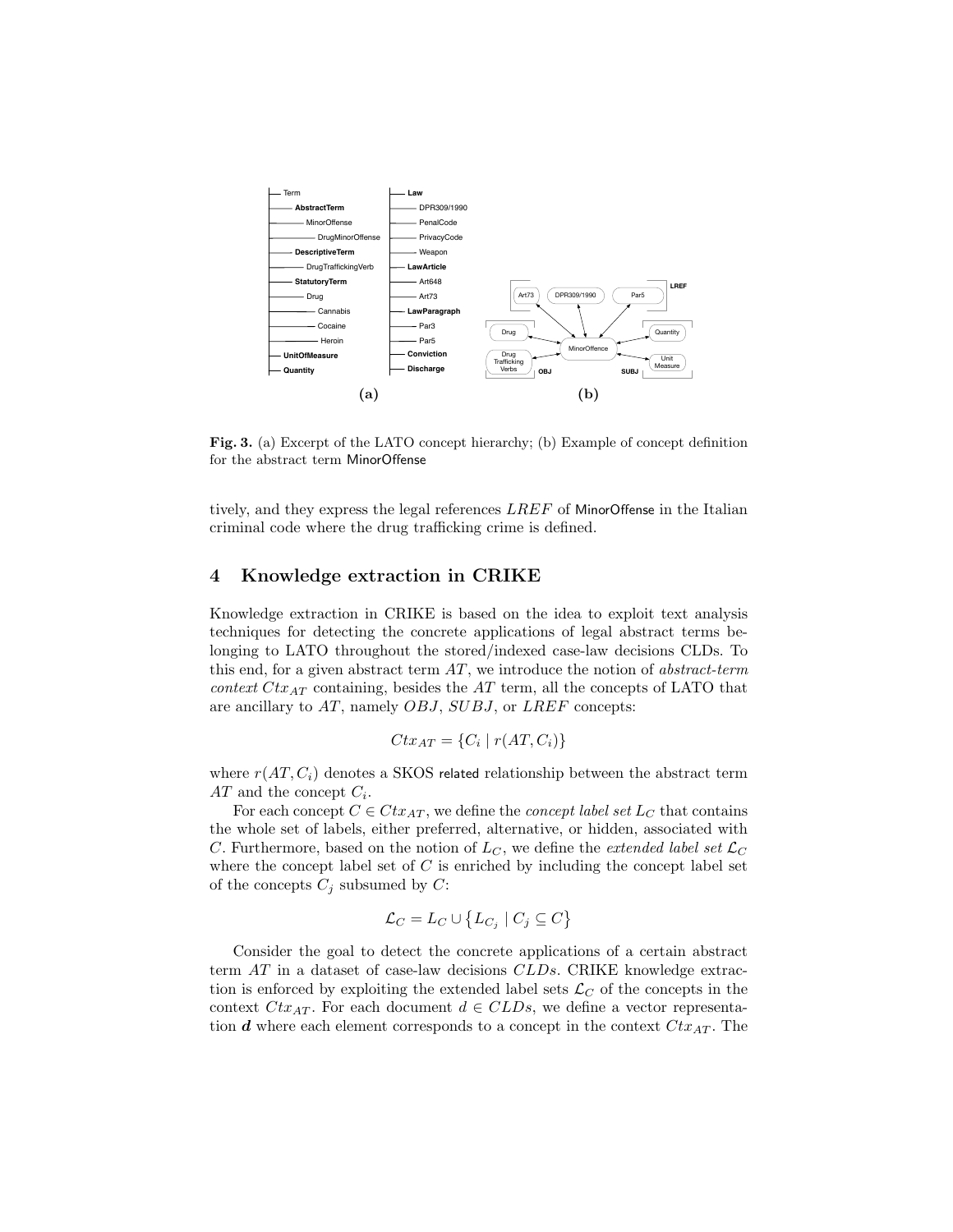value  $d[i] \in \mathbf{d}$  is set to 1 when a *label hit* is detected, meaning that at least one occurrence of a label in  $\mathcal{L}_{C_i}$  is found in d for the concept  $C_i \in Ctx_{AT}$ , and 0 otherwise (i.e., label miss). A threshold based mechanism is defined to specify the minimum number of label hits required to consider that a concrete application of the abstract term  $AT$  is detected in the document  $d$ .



Fig. 4. Example of knowledge extraction for the abstract term MinorOffense

*Example.* Consider the abstract term  $AT =$  MinorOffense and the corresponding context  $Ctx$ <sub>Minor</sub>Offense</sub> = { $Drug, DrugTraffickingVerb, DPR309/1990$ , Art73, Par5, Quantity, UnitOf Measure}. Moreover, consider the extended label set  $\mathcal{L}_{Drug} = L_{Drug} \cup \{L_{Cocaine}, L_{Heron}, L_{Cannabis}\}.$  In Figure 4, we show an example of knowledge extraction based on the concepts and corresponding extended label sets in the context  $Ctx$ MinorOffense. An example of vector-based document representation for the abstract term  $AT =$  MinorOffense is shown in Figure 5. If we consider a threshold of 80% of label hits, we have that a concrete

|         | Drug DrugTraffickingVerb DPR309/90 Art73 Par5 Quantity UnitOfMeasure |  |  |  |
|---------|----------------------------------------------------------------------|--|--|--|
| $d_1$ 1 |                                                                      |  |  |  |
| $d_2$ 1 |                                                                      |  |  |  |

Fig. 5. Example of label hits for the abstract term MinorOffense

application of MinorOffense is detected in document  $d_1$  since 6 hits are found over the available 7 concepts in  $Ctx$ MinorOffense.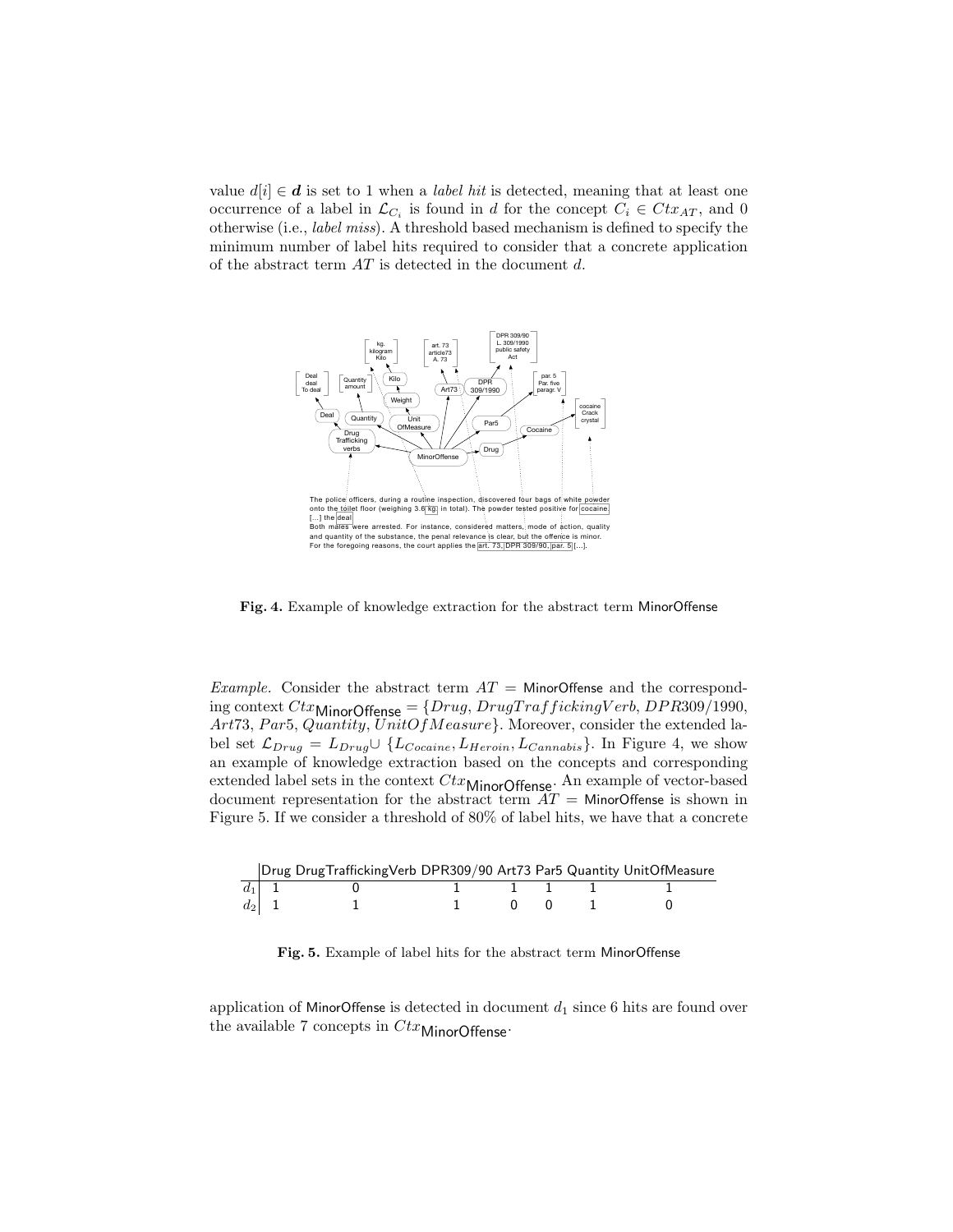#### 5 Related work

Work related to the issues addressed in CRIKE regards legal argumentation mining and legal ontology design. Legal argumentation mining refers to the capability to automatically detect and classify the role of possible argumentative units within a considered legal case text  $[1]$ . In  $[10]$ , authors propose to mine statutory texts by using natural language processing and supervised machine learning techniques. More recently, the LUIMA approach has been proposed to focus on extraction of evidential reasoning from a court decision dataset [5]. Moreover, a particularly relevant contribution is provided in [9] about extraction of case law sentences for argumentation of statutory terms.

A survey on legal ontology design is presented in [1], where a special focus is given to representation of legal concepts in type systems. In [4], the notion of mutual consensus is introduced to support the specification of concepts and relations about contract formation. An application example based on a corpus of Italian legal texts is presented in [7], where the results of exploiting a learning system are provided. A further specification of a legal ontology using ONTOLIN-GUA is presented in [13]. Furthermore, in [12], authors present the LOIS project (Lexical Ontologies for Legal Information Sharing), and discuss a methodology for building a multilingual semantic lexicon for law able to be used both as a source of semantic metadata and as an external tool for cross lingual retrieval. On that topic, in [8], a methodology to automatically create an OWL ontology from a set of legal documents is presented. In [3], an automated approach based on statistical analysis is described, for identification of core concepts and relations in a corpus of legal texts. Natural Language Processing (NLP) techniques are proposed in [6], to extract concepts and relations among legal concepts, with the aim to build an ontology for legal information retrieval.

Original contribution of the proposed CRIKE approach is related to the enforcement of a data-science process with the support of an expert-based law ontology to extract knowledge from CLDs. A further peculiar feature of CRIKE is related to the formalization of an abstract term as a legal ontology concept with a corresponding context of related concepts. Ontology concepts with associated contexts are used to drive the identification of concrete applications/interpretations of corresponding abstract terms in the text of CLDs.

### 6 CRIKE support to practices and concluding remarks

In this paper, we presented the CRIKE approach for legal knowledge extraction. We envisage the following main practices that can be supported by using CRIKE i) knowledge-assisted verdict writing, where the concrete terminology extracted for abstract terms can support the judge in the preparation of new case-law decisions; ii) history-based verdict prediction, where the knowledge extracted by CRIKE is used to train a machine learning mechanism with the aim to predict the possible decision on a new incoming case-law to judge; and iii) legal analytics, where the results of knowledge extraction are exploited to detect possible trends and common abstract-term interpretations.